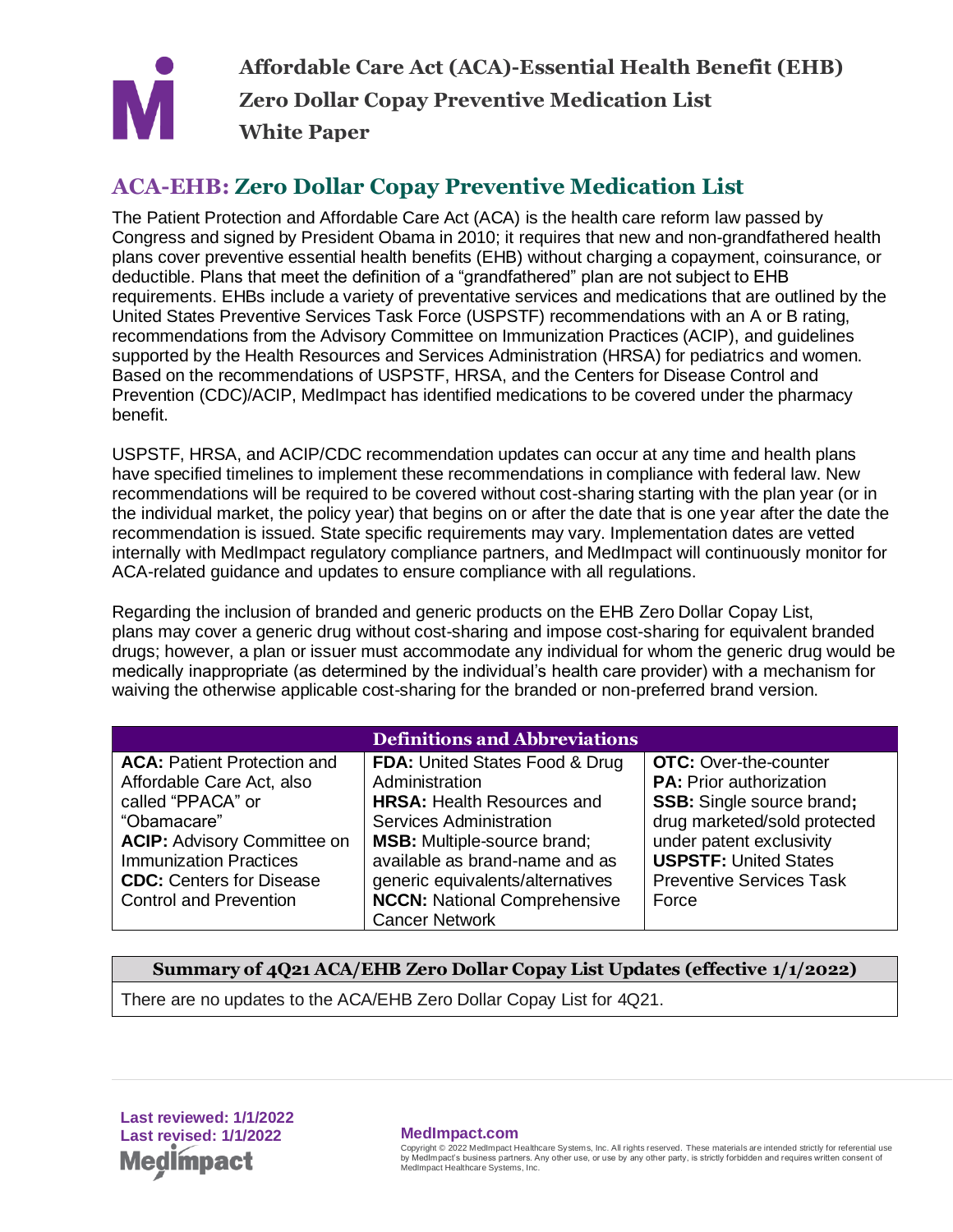

### **Standard ACA-EHB Zero Dollar Copay Table**

All medications, including specified over the counter (OTC) items (e.g., aspirin, contraceptives, folic acid, iron), included on the MedImpact EHB Zero Dollar Copay standard table are covered at zero copay if the member has a valid prescription; however, some medications are only covered at a zero copay for the population specified (e.g., specified age range).

| <b>Drug</b>                                          | <b>Edit</b>                                                                     | <b>Comments</b>                                                                                                                                          |  |  |
|------------------------------------------------------|---------------------------------------------------------------------------------|----------------------------------------------------------------------------------------------------------------------------------------------------------|--|--|
| <b>Aspirin Drug List</b>                             |                                                                                 |                                                                                                                                                          |  |  |
| Aspirin                                              | N/A                                                                             | Generics only                                                                                                                                            |  |  |
| <b>Breast Cancer Prevention Drug List</b>            |                                                                                 |                                                                                                                                                          |  |  |
| Raloxifene<br>Tamoxifen<br>Anastrozole<br>Exemestane | Age $\geq 35$<br>Quantity limit of 1 per day<br>(exemestane, anastrozole)       | Generics only<br>Age qualification allows patients to<br>begin treatment after/within<br>applicable age                                                  |  |  |
| <b>Bowel Preparation Drug List</b>                   |                                                                                 |                                                                                                                                                          |  |  |
| FDA-approved bowel<br>preparations                   | Age 45-75 years<br>Quantity limit of 2 per year                                 | SSB and generics<br>Clenpiq, PEG 3350 plus<br>electrolytes (e.g., Colyte, Golytely,<br>MoviPrep, Nulytely), OsmoPrep,<br>Plenvu, Prepopik, Suprep, Sutab |  |  |
| <b>Contraceptives Drug List</b>                      |                                                                                 |                                                                                                                                                          |  |  |
| Oral/ring hormonal<br>contraceptives                 | Step therapy (if applicable)                                                    | <b>SSB and Generics</b><br>Includes emergency contraception                                                                                              |  |  |
| Transdermal<br>contraceptives                        | N/A                                                                             | Generics only (Xulane by Mylan)                                                                                                                          |  |  |
| <b>Barrier contraceptives</b>                        | Quantity limit of 30 per 30<br>days (female condoms)                            | Cervical cap, Diaphragms, sponge,<br>Nonoxynol 9, Female condoms                                                                                         |  |  |
| Other contraceptive forms                            | Quantity limit of 1 per year<br>(Nexplanon) and 1 per 90<br>days (Depo-Provera) | Covered products include: Depo-<br>Provera, Liletta, Mirena,<br>Nexplanon, ParaGard, Skyla                                                               |  |  |
| <b>Fluoride Drug List</b>                            |                                                                                 |                                                                                                                                                          |  |  |
| Fluoride                                             | Age 6 months to 6 years                                                         | Generics only                                                                                                                                            |  |  |
| <b>Folic Acid Drug List</b>                          |                                                                                 |                                                                                                                                                          |  |  |
| Folic acid                                           | N/A                                                                             | Generics only<br>$0.4$ mg, $0.8$ mg only                                                                                                                 |  |  |
| <b>Iron Drug List</b>                                |                                                                                 |                                                                                                                                                          |  |  |
| Ferrous sulfate                                      | Age 6-12 months                                                                 | Generics only,<br>15 mg/mL oral drops only                                                                                                               |  |  |

**Last reviewed: 1/1/2022 Last revised: 1/1/2022 MedImpact.com Medlmpact** 

Copyright © 2022 MedImpact Healthcare Systems, Inc. All rights reserved. These materials are intended strictly for referential use **2** by MedImpact's business partners. Any other use, or use by any other party, is strictly forbidden and requires written consent of MedImpact Healthcare Systems, Inc.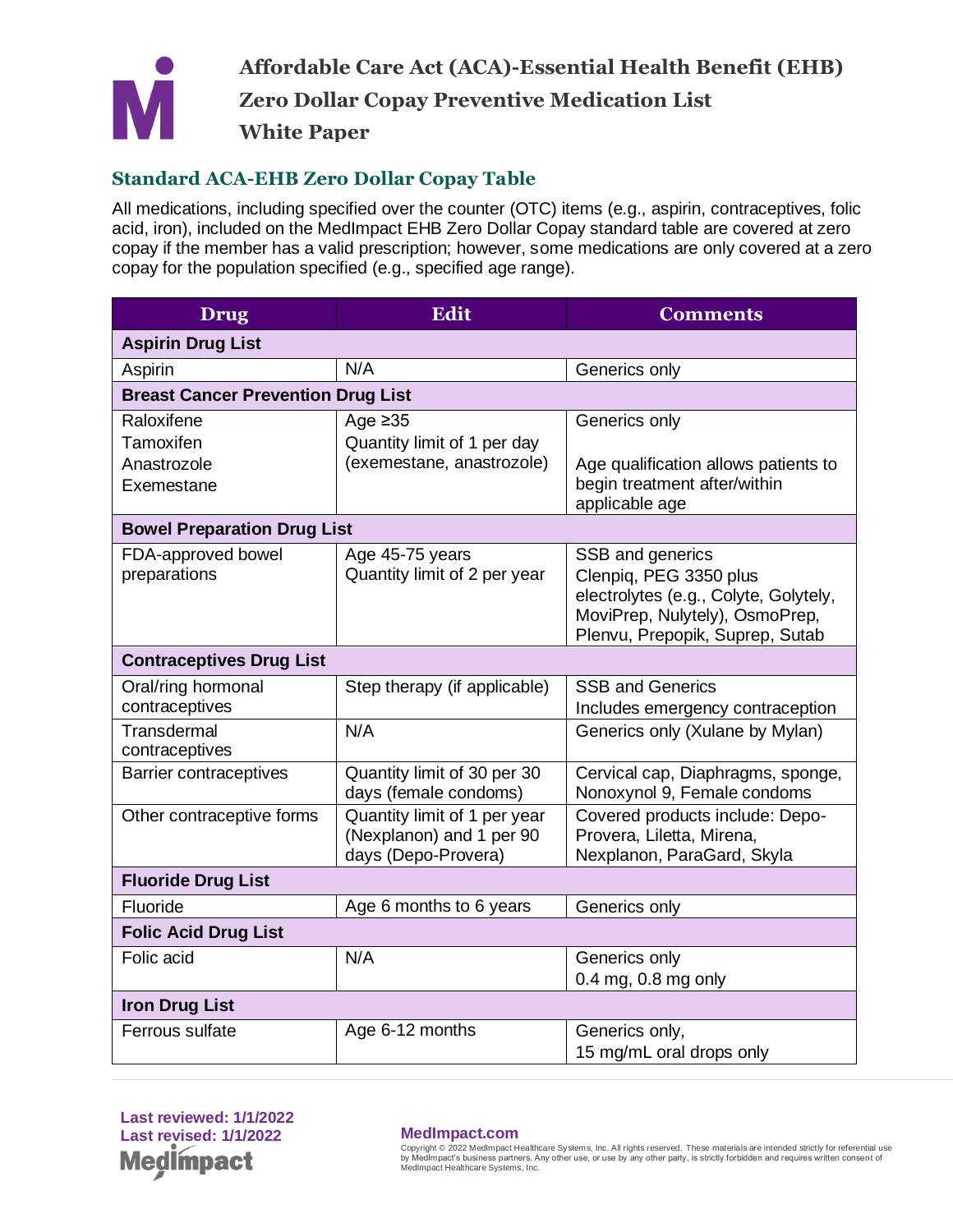

| <b>Drug</b>                                                                                            | <b>Edit</b>                                                                                                                                                                                                                                                                                                                                                                                                                                                                                                                                                                                                                       | <b>Comments</b>                                                                                                                                                                                                                                                                                                                                                                                       |
|--------------------------------------------------------------------------------------------------------|-----------------------------------------------------------------------------------------------------------------------------------------------------------------------------------------------------------------------------------------------------------------------------------------------------------------------------------------------------------------------------------------------------------------------------------------------------------------------------------------------------------------------------------------------------------------------------------------------------------------------------------|-------------------------------------------------------------------------------------------------------------------------------------------------------------------------------------------------------------------------------------------------------------------------------------------------------------------------------------------------------------------------------------------------------|
| <b>PrEP Drug List</b>                                                                                  |                                                                                                                                                                                                                                                                                                                                                                                                                                                                                                                                                                                                                                   |                                                                                                                                                                                                                                                                                                                                                                                                       |
| Truvada (emtricitabine,<br>FTC/tenofovir disoproxil<br>fumarate, TDF)<br>Viread (TDF)<br>Emtriva (FTC) | Quantity limit of 1 tablet per<br>day<br>No concurrent use of HIV<br>medications for the<br>treatment of HIV                                                                                                                                                                                                                                                                                                                                                                                                                                                                                                                      | Generics only<br>Tenofovir alafenamide (TAF)-<br>containing agents are not included<br>at this time.                                                                                                                                                                                                                                                                                                  |
| <b>Statin Drug List</b>                                                                                |                                                                                                                                                                                                                                                                                                                                                                                                                                                                                                                                                                                                                                   |                                                                                                                                                                                                                                                                                                                                                                                                       |
| Low-moderate intensity<br>generic and certain brand<br>statins                                         | Age 40-75 years<br>No concurrent use of<br>secondary prevention<br>medications [e.g., Aggrenox<br>(aspirin/dipyridamole),<br>Plavix (clopidogrel),<br>dipyridamole, nitroglycerin<br>(oral, sublingual,<br>transdermal, translingual),<br>Effient (prasugrel), Brilinta<br>(ticagrelor), ticlopidine,<br>Zontivity (vorapaxar)]<br>Quantity limited to statin<br>dosages at low-to-moderate<br>intensity<br>Prior Authorization: Flolipid<br>PA for patients unable to<br>use tablet simvastatin;<br><b>SSB/MSB PA for patients</b><br>unable to use generics<br>Step Therapy: (Altoprev,<br>Lescol, Lescol XL, and<br>Zypitamag) | Generics and one SSB (Livalo)<br>Low-moderate intensity daily<br>dosing:<br>• Crestor (rosuvastatin) 5-10 mg<br>• Lescol (fluvastatin) 20-80 mg (40<br>mg twice daily)<br>• Lescol XL (fluvastatin) 80 mg<br>• Lipitor (atorvastatin) 10-20 mg<br>• Livalo (pitavastatin calcium) 1-4<br>mg<br>• Mevacor (lovastatin) 10-40 mg<br>• Pravachol (pravastatin) 10-80 mg<br>• Zocor (simvastatin) 5-40 mg |

### **Optional ACA-EHB Zero Dollar Copay Tables**

Additional product categories, such as vaccines and smoking cessation agents, may be covered by an in-network provider on the medical benefit, pharmacy benefit, or both, as determined by the plan. MedImpact has developed optional tables for clients who elect to cover these agents on the pharmacy benefit. Immunizations for routine use, or ACIPs recommended immunizations for all persons may include the vaccines listed on the optional table. Except for the flu vaccine, which may not coincide with a "well child" visit, most vaccines for children age 18 years or younger are covered via the plan's

**Last reviewed: 1/1/2022 Last revised: 1/1/2022 MedImpact.com Medimpact** 

Copyright © 2022 MedImpact Healthcare Systems, Inc. All rights reserved. These materials are intended strictly for referential use by MedImpact's business partners. Any other use, or use by any other party, is strictly forbidden and requires written consent of MedImpact Healthcare Systems, Inc.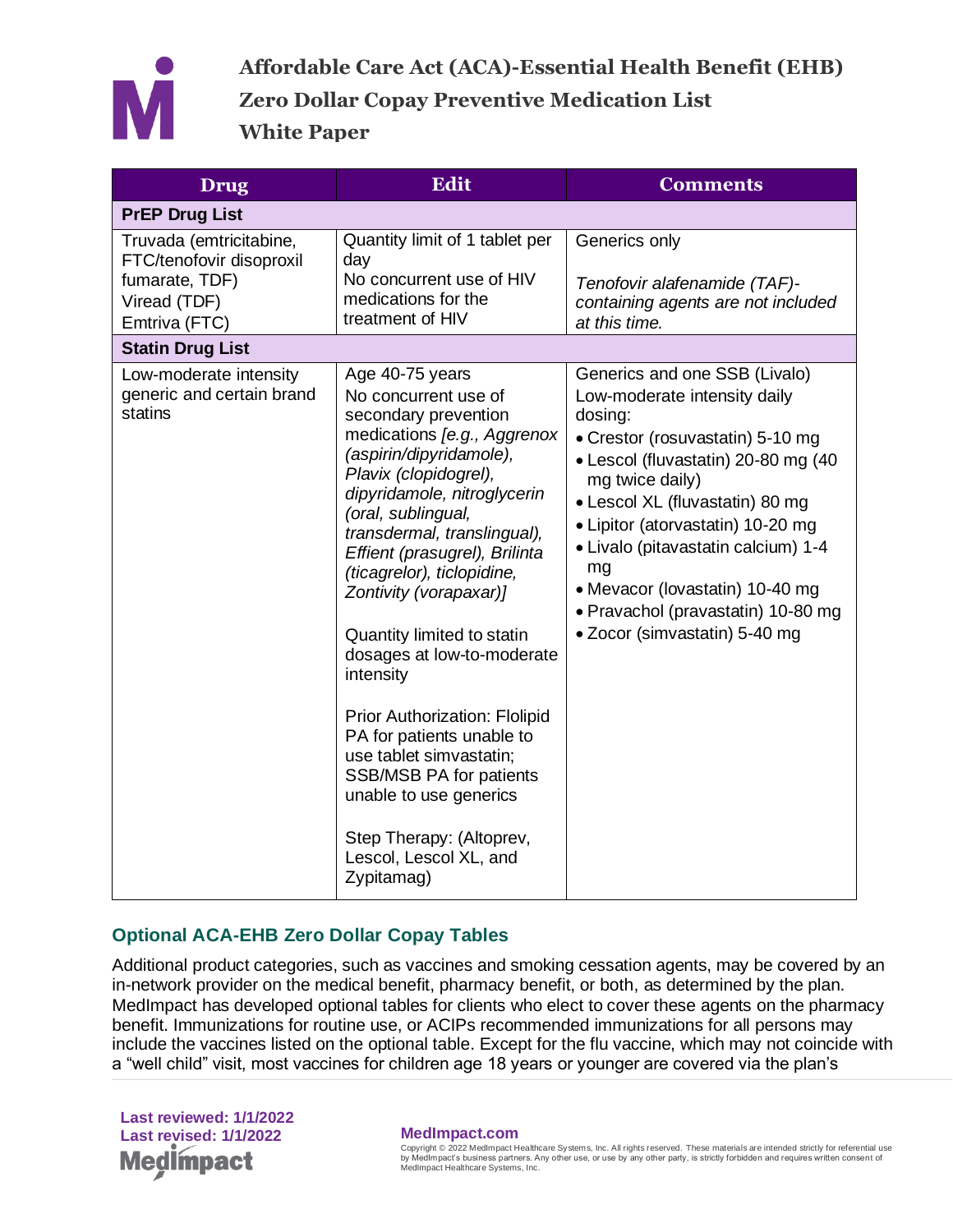

# **Affordable Care Act (ACA)-Essential Health Benefit (EHB) Zero Dollar Copay Preventive Medication List White Paper**

medical benefit, frequently administered at the routine "well child" visits. As adults do not typically visit the provider's office as frequently or routinely as children, routine items such as tetanus, recommended for all adults, is provided on the optional vaccine table. Certain vaccines are recommended for adults on the basis of age, lifestyle, health conditions, job, international travel, and previous vaccines received; as some conditions and/or risk factors warrant evaluation for immunocompromising states, chronic conditions, or asplenia, these vaccines are left to the determination of the provider.

| <b>Vaccine</b>                                                                     | <b>Edit</b>                                                                                                                     |  |
|------------------------------------------------------------------------------------|---------------------------------------------------------------------------------------------------------------------------------|--|
| <b>Optional Vaccines - Influenza Table</b>                                         |                                                                                                                                 |  |
| Influenza vaccines                                                                 | Age $\geq$ 18 years for Flublok, $\geq$ 65 for Fluzone High<br>Dose and Fluad, Quantity limit of 1 dose per 180 days            |  |
| <b>Optional Vaccines - Other Table</b>                                             |                                                                                                                                 |  |
| Human papillomavirus<br>(Gardasil 9)                                               | Age 9-26 years, Quantity limit of 3 doses per 365<br>days                                                                       |  |
| Hepatitis A (Vaqta, Havrix)                                                        | Age ≥18 years, Quantity limit of 2 doses per 365 days                                                                           |  |
| <b>Hepatitis B</b>                                                                 | Age ≥18 years, Quantity limit of 3 doses per 365 days<br>(Engerix-B Adult; Recombivax HB); 2 doses per 365<br>days (Heplisav-B) |  |
| Hepatitis B/Hepatitis A combo<br>(TwinRix)                                         | Age ≥18 years, Quantity limit of 4 doses per 365 days                                                                           |  |
| Measles, mumps, rubella (MMR)                                                      | Age ≥18 years, Quantity limit of 2 doses per 365 days                                                                           |  |
| Meningococcal serogroup B vaccine<br>(Bexsero, Trumenba)                           | Age 10-25 years, Quantity limit of 2 doses per 365<br>days (Bexsero); 3 doses per 365 days (Trumenba)                           |  |
| Meningococcal quadrivalent conjugate<br>[MenACWY (Menactra, Menveo,<br>MenQuadfi)] | Age 11-23 years, Quantity limit of 1 dose per 365<br>days                                                                       |  |
| Pneumococcal polysaccharide<br>(Pneumovax 23)                                      | Age ≥65 years, Quantity limit of 1 dose per 365 days                                                                            |  |
| Tetanus, diphtheria, pertussis (Tdap)<br>Tetanus, diphtheria (Td)                  | Age $\geq$ 18 years, Quantity limit of 1 dose per 365 days                                                                      |  |
| Varicella                                                                          | Age $\geq$ 18 years, Quantity limit of 2 doses per 365 days                                                                     |  |
| Zoster vaccine, live (Zostavax)                                                    | Age $\geq 60$ years, Quantity limit of 1 dose per 365 days                                                                      |  |
| Zoster vaccine, recombinant (Shingrix)                                             | Age $\geq$ 50 years, Quantity limit of 2 doses per 365 days                                                                     |  |

Copyright © 2022 MedImpact Healthcare Systems, Inc. All rights reserved. These materials are intended strictly for referential use by MedImpact's business partners. Any other use, or use by any other party, is strictly forbidden and requires written consent of MedImpact Healthcare Systems, Inc.